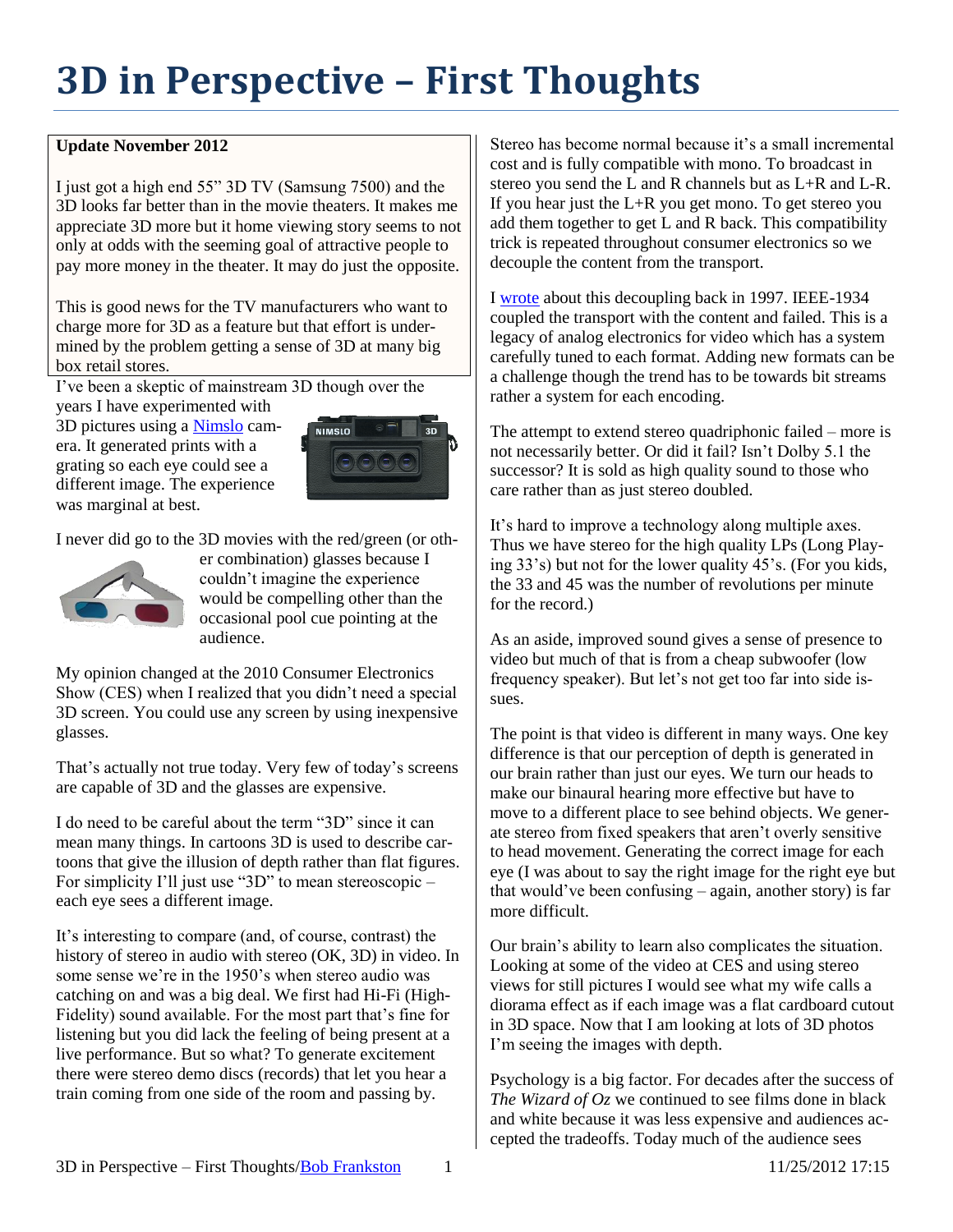black and white as dated; they expect color. This is even truer for still pictures.

We've had stereoscopes since the 1800's when there was a great deal of interest in 3D photography. You'd view the collection in the parlor much like going through a photo album. The stereoscopes never fully died out but neither are they very common. One reason, perhaps, is that 3D was a production technology and it was difficult to do your own 3D photographs and most of photography is personal.

Still pictures have other advantages in that they can be published in context whereas a stereo viewer requires just looking at the one image.

Today's technologies have changed the rules by giving us generic components that allow us to do 3D without having to development (much) technology just for 3D.



After CES I bought [a Fuji 3D](http://www.fujifilm.com/products/3d/camera/finepix_real3dw1/)  W<sub>1</sub> because I was curious about 3D and also had a practical application in capturing (taking pictures) of my wife's 3D fiber art. Unlike the Nimslo which took a few fixed images the Fuji

is able to take a guess at the appropriate angle to align the object in the scene but often it requires manual adjustment.

The results, however, can be spectacular, at least in some cases. For objects further away the effect becomes less obvious as the viewing lines become parallel.

The other change is in the viewing technologies developed for video. That's not entirely correct. We have a number of technologies developed for other reasons that can be used for 3D.

- High performance graphic boards were developed for gamers and now such graphic capabilities are mainstream.
- CRT technologies were able to take high refresh rates to improve sharpness
- LCD resolution has increased for computer screens and can be far higher than so-called HDTV but, alas, they are retreating to the midrange 1920×1080p. Too bad.

LCD's have also been improving in a number of other ways. There have been all sorts of technologies to make images look good while saving money such as reducing the number of colors and mixing adjacent colors (dithering). The number of times per second the image is updated has also been increasing to maintain the sharpness of digital images. Today we expect to see 60 images per second (60 Hz) but the screens go beyond this to 120 and even 240 Hz to reduced perceived blur.

To do stereo video we use a 120 Hz signal to provide two streams of 60 frames per second. You wear shutter glasses that block one eye or the other in response to an infrared signal. While theaters use polarizing glasses shutter glasses don't require special screens or viewing angles.

But I'm getting ahead of myself. Let's go to the movies.

Out of curiosity I decide to see the 3D animated movie, *Up*. It was a pleasant enough diversion and the 3D trailers for other movies and for *Up* were stunning. But towards the end of the movie I noticed that I could take off the glasses and it didn't make a difference. The 3D had been frontloaded for effect. It was the story that carried the movie.

*Avatar* too was carried by the story but enhanced welldone 3D. The combination helped make box office history and, perhaps, gave 3D undue credit.

I next saw *Alice in Wonderland 3D –* some 3D but disappointing effects. Later I learned that 3D was added in postproduction. Sprinkling 3D on adds little value to the experience.

Finally I went to see what I thought would be a showcase for 3D – *How to Train Your Dragon*. The movie was entertaining but the 3D was disappointing.

My take-away is that 3D isn't really that important in movies, especially when you are looking at large scenes. Our brains do a perfectly fine job of synthesizing 3D using the information at hand – stereoscopic vision is just one factor and it becomes less important with distance, motion and simply conceptualization of the scene.

The big bucks are in the movies so that is driving the process. But in looking at the latest<sup>i</sup> listings I see very little sign of 3D; just Shrek 3D.

The key is that we can do 3D in software. Software is a generic term and plays out in the particular contexts.

First there is the LCD screen. CRTs take their timing from the input signal and it's just a question of whether they can respond to the particular signal. LCD's are different; they are managed by onboard computers that process incoming signals. They need sufficient processing power to process a given refresh rate and to handle a given frequency. They also deal with encryption but that's a separate issue except that it too impacts performance.

Even though the display has a 120 frame refresh rate we need to buy an entire new monitor to get access to that refresh rate. It's like an all-in-one computer that can't be upgraded. A total waste but that's the world of electrons vs. the world of bits.

3D in Perspective – First Thoughts/Bob Frankston 2 11/25/2012 17:15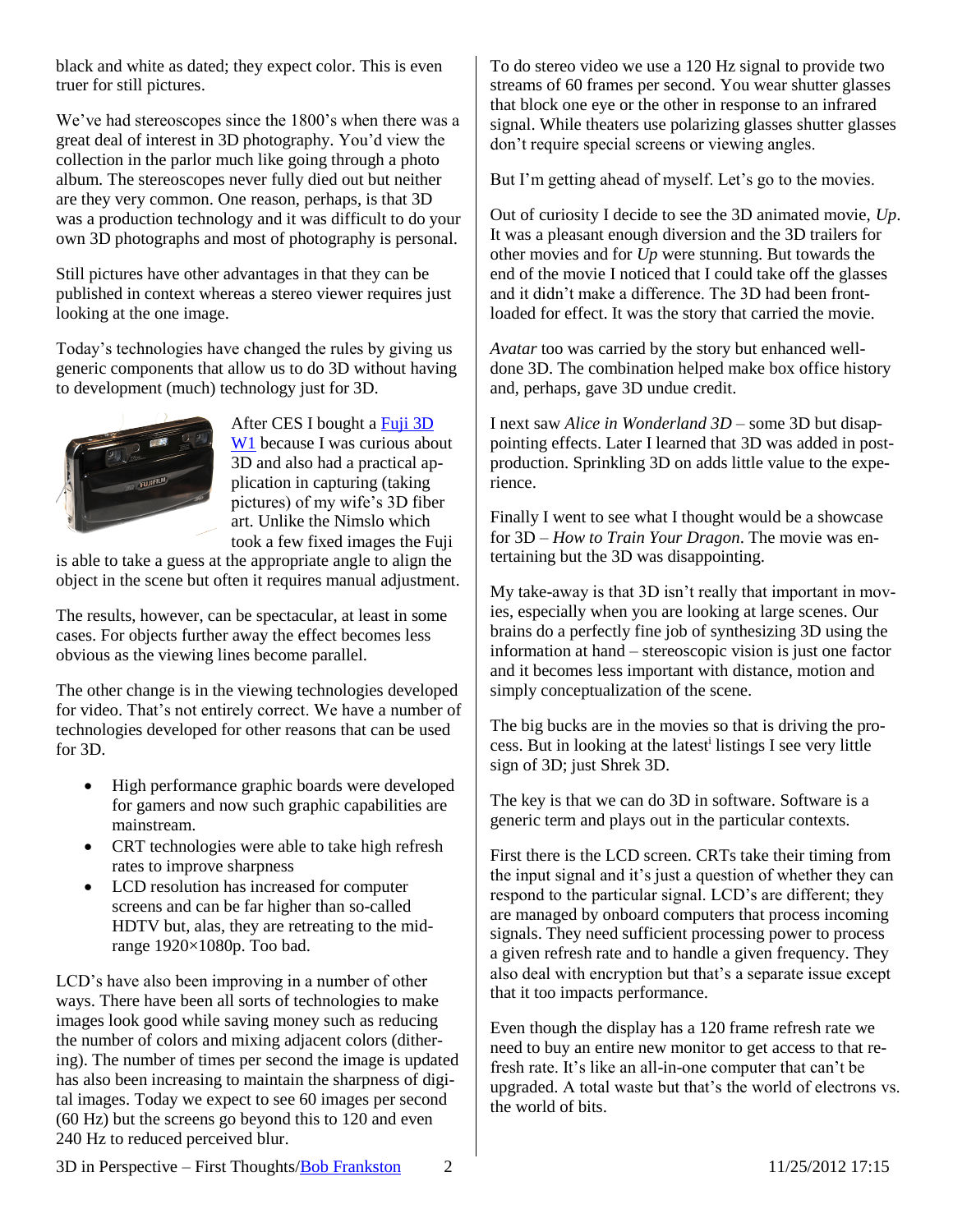The good news is that the display supporting 120 Hz will become mainstream for 2D and will just happen to work for 3D.

We now diverge into the traditional world of DVD (AKA, Blu-ray) players and computers. The Blu-ray player software story is simple – new players will be software upgraded to support 3D by adding a second image. In addition to the first 1080 scan lines there will be another 1080 like the L-R for stereo.

The shutter glasses are the other part of the picture (bad pun?). Today they cost \$200 but the price will go down rapidly to become casual purchases. Within two or three years you can assume that you have a 3D ready system with the only special purchase being inexpensive 3D glasses. This is why shutter glasses are a key enabler.

All that remains is buying a 3D Blu-ray disc. And, in fact, I have done just that. I bought Coraline and am now thoroughly confused after trying to play it in 3D on my 3D PC.

But first, what is a 3D PC? Once again we have a simple linear scale. While we can measure video boards along many scales we can simplify it to some sense of performance. Recent video boards are capable of producing a 120 Hz signal alternating two streams of images.

All you need to add is a 120 Hz capable screen. You don't need a TV capable screen, just a computer screen with a sufficient refresh rate. There aren't many available but you can buy one from Samsung, which I did, so I could view the photos and videos I take with my Fuji.

The big value is indeed the still pictures. The transition for stills is in some ways like the transition from black and white to color in family photos. Looking at images of a group of people, especially children and pets with 3D is a different experience from flat (boring?) 2D photos.

You also have more options for displaying 3D photos. There is a huge opportunity in 3D picture frames. The 2D digital picture frames have been slow to catch on. While they are nicer than hanging printed pictures the hokey/value ratio is off. But 3D is different and you can have displays which don't need glasses even if they require a special viewing angle.

But 3D stills have limits. How do we view multiple images on the same screen when our eyes might need to adjust to different viewing angles? Perhaps we can make up for this in software. I don't know. There also the challenge of editing in 3D.

For now though the PC software is decidedly lacking. Only NVidia is making a big 3D push. With enough effort you can make it work but it's still towards the novelty end of the spectrum and is very clunky and buggy. For example, with the current versions setup is difficult because the mouse pointer keeps disappearing. It also gets confused with multiple displays. The biggest problem may be that it displays when it has exclusive control of the screen and you must leave 3D mode to interact with the program.

And Coraline? Still haven't been able to get it to work in 3D. I suspect it's supposed to work with the NVidia 3D software but can't be sure. It does come with red/green glasses but I haven't put in the effort to get it to work. It reminds me of my first attempt to use a smart CD when CD-plus was first making its appearance.

At this point it seems as if we have a cultural clash and the software associated with 3D is simply not up to the standards or even the culture of the PC world. But that's another story as Hollywood's fixation on DRM (Digital Rights Management) makes anything associated with their content far too difficult to deal with.

DRM puts a stake right through the heart of the dynamic that has made computing so vibrant. For 3D the wound might not be fatal but it certainly hurts.

Before I go on lets step back to CES 2009 when Texas Instruments was demonstrating their [DLP,](http://www.dlp.com/) Digital Light Projection, technology. A DLP chip is an array of microscope mirrors used to reflect a beam on a screen. In trying to look for new markets, no matter how far-fetched, they showed how shutter glasses could be used to let a family watch two different programs at the same time by choosing between A and B streams. For the same reason TI has also been in the lead in trying to make 3D happen.

In 2010 TI was joined by the LCD crowd demonstrating 3D (no shared screens). If you strip away all the hype the basic enabler for 3D is that in two or three years you'll likely have at least one capable 3D screen and will want to find a use for it. Or not. You aren't justifying the purchase based on  $3D - it's$  just the standard high end TV, or more to the point, screen.

You may also be able to watch ESPN-3D. Just as sports were used for fifteen years to convince everyone that HDTV was important, sports is a rationale for 3D broadcasting. And maybe it is. But if so it will take a while because it requires so much else be done right. Another driver may be PC games. But both markets have their challenges.

So there you have it. 3D will happen because the technology is all capable of 3D simply due to normal improvements. But the software problems indicate a bumpy ride. We're also up against the physics of the eyes and the perceptual issues.